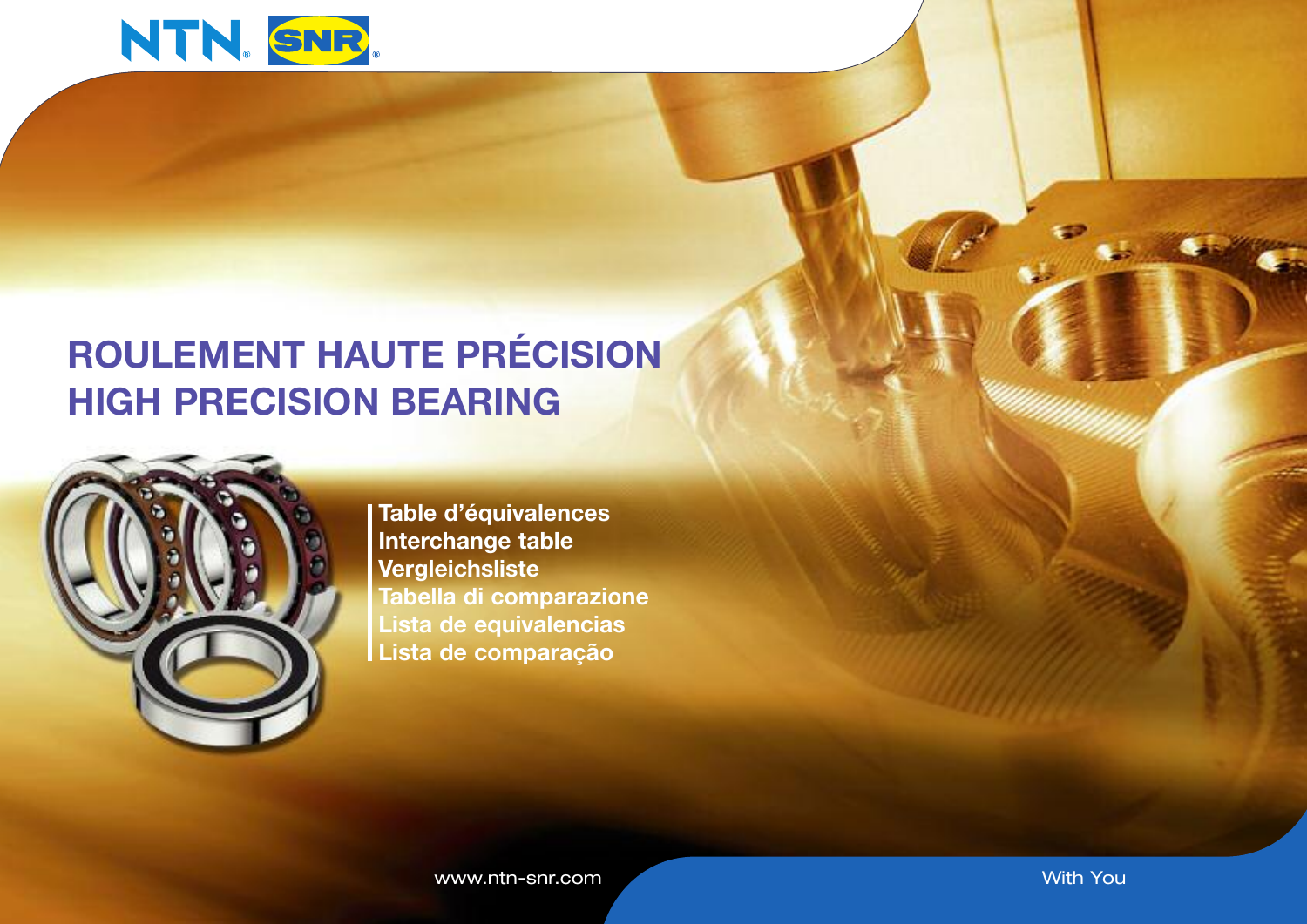|                                           |                                      |                                       |                                              |                             |                     |                                   |                            |                |                 | SNR                                                                                    |  |
|-------------------------------------------|--------------------------------------|---------------------------------------|----------------------------------------------|-----------------------------|---------------------|-----------------------------------|----------------------------|----------------|-----------------|----------------------------------------------------------------------------------------|--|
| $\epsilon$                                | GB                                   | $\sigma$                              | $\mathcal{N}$                                | NSENI<br><b>ULTAGE</b>      |                     |                                   |                            |                | <b>MACHLINE</b> |                                                                                        |  |
|                                           | <b>Example</b>                       |                                       |                                              | <b>5S12LA</b><br><b>BSN</b> | $0$ 1101            | CD.<br><b>ILLB</b>                | G                          | <b>GN</b>      | $P4$   $L448$   | $ML$ <sub>i</sub> E <sub>i</sub> CH <sub>i</sub> 70   10   C   V   U  <br>  J   7   4S |  |
| Exemple<br>Gamme                          | Range                                | <b>Beispiel</b><br>Programm           | <b>Esempio</b><br>Gamma                      |                             |                     |                                   |                            |                |                 |                                                                                        |  |
| Haute précision(3)                        | High precision <sup>(3)</sup>        | Hochpräzision <sup>(3)</sup>          | Alta precisione <sup>(3)</sup>               | $\star$                     |                     |                                   |                            |                |                 |                                                                                        |  |
| Haute vitesse <sup>(1</sup><br>Etanchéité | High speed <sup>(1)</sup><br>Seal    | Hohe Drehzahlen(1)<br><b>Dichtung</b> | Alta velocità(1)<br>Tenuta stagna            | <b>HSE/HSF</b><br>2LA       |                     |                                   |                            |                |                 | ML                                                                                     |  |
| Sans                                      | Without                              | Ohne                                  | Senza                                        |                             |                     |                                   |                            |                |                 |                                                                                        |  |
| $Avec^{4}$                                | With <sup>(4)</sup>                  | $Mit^{(4)}$                           | Con <sup>(4)</sup>                           | <b>BSN</b>                  |                     | LLB                               |                            |                |                 | Ε                                                                                      |  |
| <b>Matière</b><br>100Cr6                  | <b>Material</b><br>100Cr6            | <b>Material</b><br>100Cr6             | <b>Materia</b><br>100Cr6                     |                             |                     |                                   |                            |                |                 |                                                                                        |  |
| <b>Billes Si3N4</b>                       | <b>Balls Si3N4</b>                   | Kugeln Si3N4                          | Sfere Si3N4                                  | <b>5S</b>                   |                     |                                   |                            |                |                 | CН                                                                                     |  |
| HNS                                       | <b>HNS</b>                           | <b>HNS</b>                            | <b>HNS</b>                                   |                             |                     |                                   |                            |                |                 | N                                                                                      |  |
| Série<br><b>ISO19</b>                     | Serie<br><b>ISO19</b>                | Reihe<br>ISO19 <sup>(2</sup>          | Serie<br><b>ISO19</b>                        |                             | 79/9 <sup>(1)</sup> |                                   |                            |                |                 | 719                                                                                    |  |
| <b>ISO10</b>                              | <b>ISO10</b>                         | <b>ISO10</b>                          | <b>ISO10</b>                                 |                             | 70/0                |                                   |                            |                |                 | 70                                                                                     |  |
| <b>ISO02</b>                              | <b>ISO02</b>                         | <b>ISO02</b>                          | <b>ISO02</b>                                 |                             | 72/2                |                                   |                            |                |                 | 72                                                                                     |  |
| Alésage<br>$10$ mm                        | <b>Bore</b><br>$10$ mm               | <b>Bohrung</b><br>$10$ mm             | Alesaggio<br>$10 \text{ mm}$                 |                             |                     |                                   |                            |                |                 | 00                                                                                     |  |
| $12 \, \text{mm}$                         | $12 \, \text{mm}$                    | $12 \, \text{mm}$                     | $12 \, \text{mm}$                            |                             | 01                  |                                   |                            |                |                 | 01                                                                                     |  |
| <b>15 mm</b>                              | <b>15 mm</b>                         | $15$ mm                               | $15 \text{ mm}$                              |                             | 02 <sub>2</sub>     |                                   |                            |                |                 | 02                                                                                     |  |
| $17$ mm<br>$20 \text{ mm}$                | 17 mm<br>20 mm                       | $17$ mm<br>20 mm                      | $17$ mm<br>20 mm                             |                             | 03<br>04            |                                   |                            |                |                 | 03<br>04                                                                               |  |
|                                           |                                      |                                       |                                              |                             |                     |                                   |                            |                |                 |                                                                                        |  |
| Angle                                     | Angle                                | Winkel                                | Angolo                                       |                             |                     |                                   |                            |                |                 |                                                                                        |  |
| $15^{\circ}$ (ou17° sur ML)<br>$25^\circ$ | $15^{\circ}$ (17°- ML)<br>$25^\circ$ | $15^{\circ}$ (17° - ML)<br>$25^\circ$ | $15^{\circ} (17^{\circ} - ML)$<br>$25^\circ$ |                             |                     | $C/CD$ <sup>(4</sup><br><b>AD</b> |                            |                |                 | C<br>н                                                                                 |  |
| <b>Définition</b>                         | <b>Definition</b>                    | <b>Definition</b>                     | <b>Definizione</b>                           |                             |                     |                                   |                            |                |                 |                                                                                        |  |
| 719-70                                    | 719-70                               | 719-70                                | 719-70                                       |                             |                     |                                   |                            |                |                 |                                                                                        |  |
| ML70-ML719<br>72                          | ML70-ML719<br>72                     | ML70-ML719<br>72 <sub>2</sub>         | ML70-ML719<br>72                             |                             |                     |                                   |                            |                |                 |                                                                                        |  |
| Cage                                      | Cage                                 | Käfig                                 | Gabbia                                       |                             |                     |                                   |                            |                |                 |                                                                                        |  |
|                                           |                                      |                                       |                                              |                             |                     | <b>*/T</b>                        |                            |                |                 |                                                                                        |  |
| <b>Association</b><br><b>Universels</b>   | <b>Association</b><br>Universal      | Anordnung<br>Universal                | <b>Associazione</b><br>Universali            |                             |                     |                                   | G                          |                |                 | U                                                                                      |  |
|                                           |                                      |                                       |                                              |                             |                     |                                   | GD <sub>2</sub>            |                |                 | <b>DU</b>                                                                              |  |
|                                           |                                      |                                       |                                              |                             |                     |                                   |                            |                |                 | <b>TU</b><br>QU                                                                        |  |
| 2 roulements appariés                     | 2 paired bearings                    | 2 gepaarte Wälzlager                  | 2 cuscinetti accoppiati                      |                             |                     |                                   | <b>DB</b>                  |                |                 | <b>DB</b>                                                                              |  |
|                                           |                                      |                                       |                                              |                             |                     |                                   | DF                         |                |                 | DF                                                                                     |  |
| 3 roulements appariés                     | 3 paired bearings                    | 3 gepaarte Wälzlager                  | 3 cuscinetti accoppiati                      |                             |                     |                                   | <b>DT</b><br><b>DTT</b>    |                |                 | DT<br>Q15                                                                              |  |
|                                           |                                      |                                       |                                              |                             |                     |                                   | <b>DBT</b>                 |                |                 | Q16                                                                                    |  |
|                                           |                                      |                                       |                                              |                             |                     |                                   | <b>DFT</b>                 |                |                 | Q17                                                                                    |  |
| 4 roulements appariés                     | 4 paired bearings                    | 4 gepaarte Wälzlager                  | 4 cuscinetti accoppiati                      |                             |                     |                                   | <b>DBT1</b><br><b>DTF1</b> |                |                 | Q18<br>Q19                                                                             |  |
|                                           |                                      |                                       |                                              |                             |                     |                                   | DTB <sub>1</sub>           |                |                 | Q21                                                                                    |  |
|                                           |                                      |                                       |                                              |                             |                     |                                   | <b>DFTT</b>                |                |                 | Q25                                                                                    |  |
| <b>Cotes</b>                              | <b>Dimensions</b>                    | Abmessungen                           | Quote                                        |                             |                     |                                   |                            |                |                 | Q57<br>═                                                                               |  |
| <b>ISO</b>                                | <b>ISO</b>                           | <b>ISO</b>                            | <b>ISO</b>                                   |                             |                     |                                   |                            |                |                 |                                                                                        |  |
| Réduites                                  | Reduced                              | Reduziert                             | Ridotte                                      |                             |                     |                                   |                            |                |                 | R                                                                                      |  |
| Génériques<br>Précharge                   | <b>Generic</b><br>Preload            | <b>Vorspann</b>                       | Generiche                                    | <b>SERVICE</b>              |                     |                                   |                            |                |                 |                                                                                        |  |
| Légère                                    | Light                                | Vorspannung<br>Leicht                 | <b>Precarico</b><br>Leggero                  |                             |                     |                                   |                            | GL             |                 |                                                                                        |  |
| Moyenne                                   | Medium                               | <b>Mittel</b>                         | Medio                                        |                             |                     |                                   |                            | <b>GN/GM</b>   |                 | 8                                                                                      |  |
| Forte<br>Indéfinie                        | Heavy<br>Not defined                 | <b>Stark</b><br>Nicht definiert       | Forte                                        |                             |                     |                                   |                            | GH             |                 | 9<br>$\overline{0}$                                                                    |  |
| Spécifique                                | Special                              | Spezial                               | Non definito<br>Specifico                    |                             |                     |                                   |                            | G.,            |                 | X                                                                                      |  |
| Précision                                 | Precision                            | Präzision                             | <b>Precisione</b>                            |                             |                     |                                   |                            |                |                 |                                                                                        |  |
| ISO4<br>P4S                               | ISO4<br>P4S                          | ISO <sub>4</sub><br>P4S               | ISO4                                         |                             |                     |                                   |                            | <b>P4</b>      |                 |                                                                                        |  |
| ISO <sub>2</sub>                          | ISO2                                 | ISO2                                  | P4S<br>ISO <sub>2</sub>                      |                             |                     |                                   |                            | P <sub>2</sub> |                 | 4/4S<br>$\overline{2}$                                                                 |  |
| <b>Divers</b>                             | <b>Diverse</b>                       | <b>Diverse</b>                        | Vari                                         |                             |                     |                                   |                            |                |                 | ═                                                                                      |  |
| Rien                                      | Empty                                | Leer                                  | Vuoto                                        |                             |                     |                                   |                            |                |                 |                                                                                        |  |
| Graissé                                   | Greased                              | Befettet                              | Ingrassato                                   |                             |                     |                                   |                            |                | L448            | D                                                                                      |  |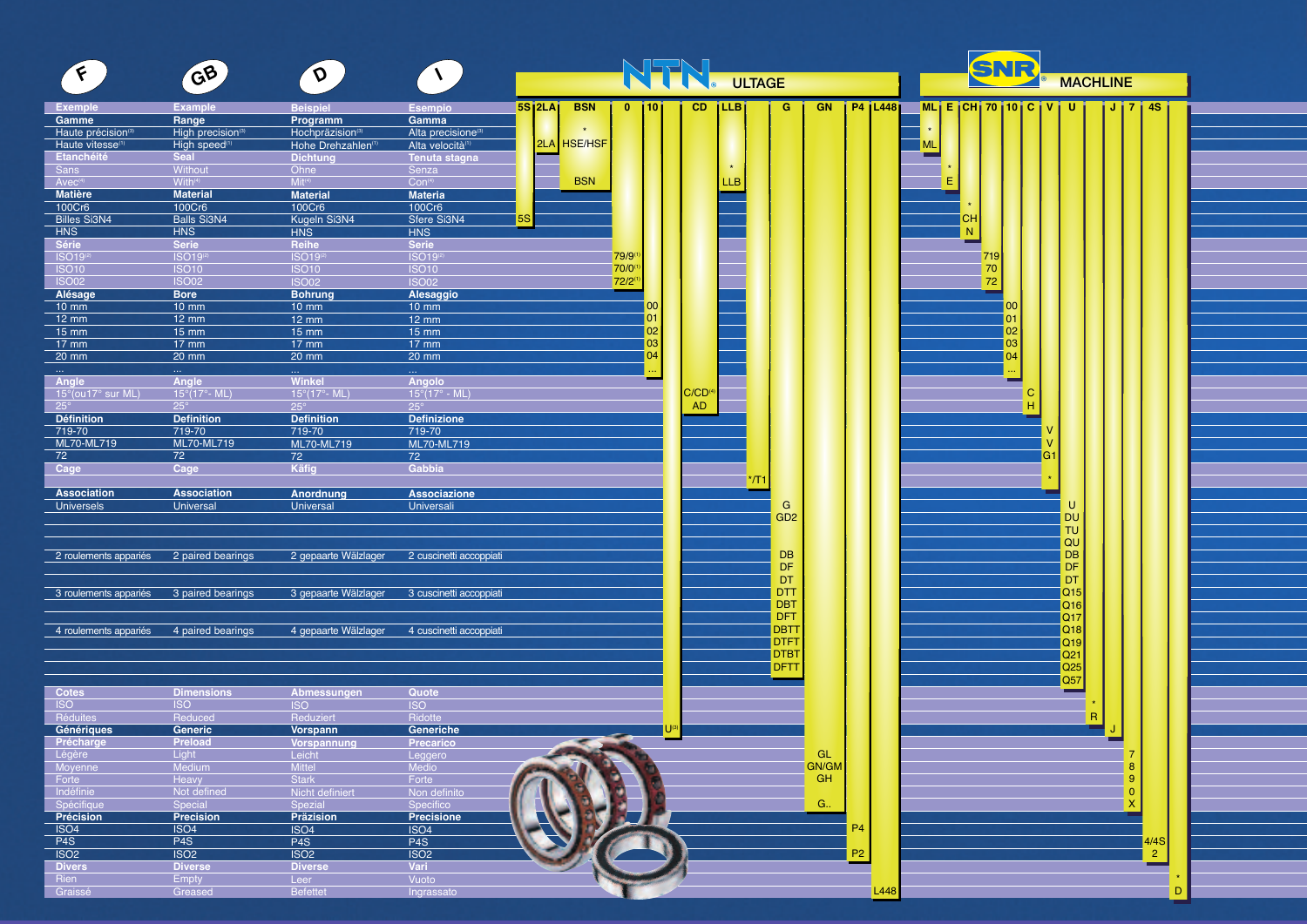## NTN. SNR

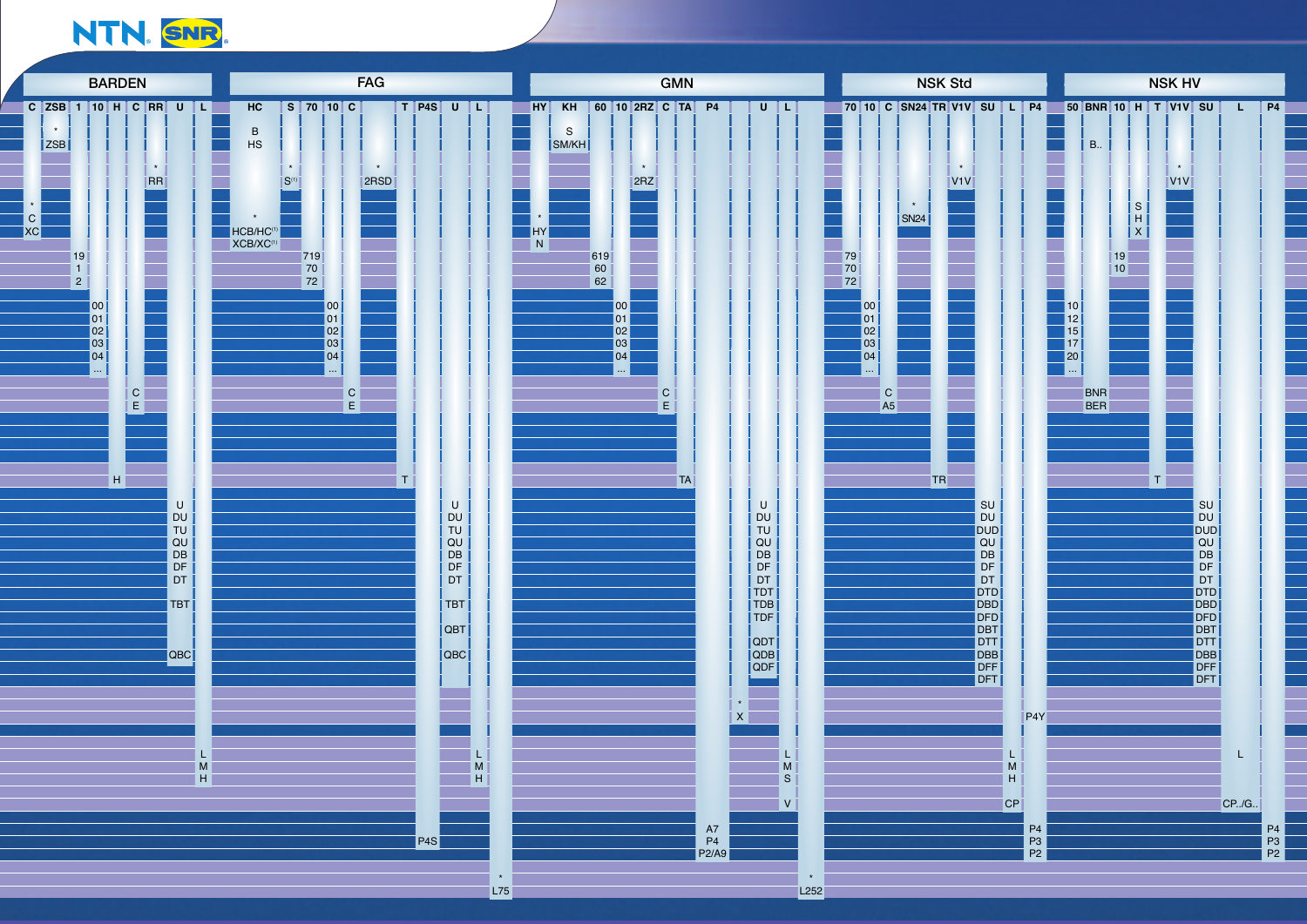## NTN. SNR

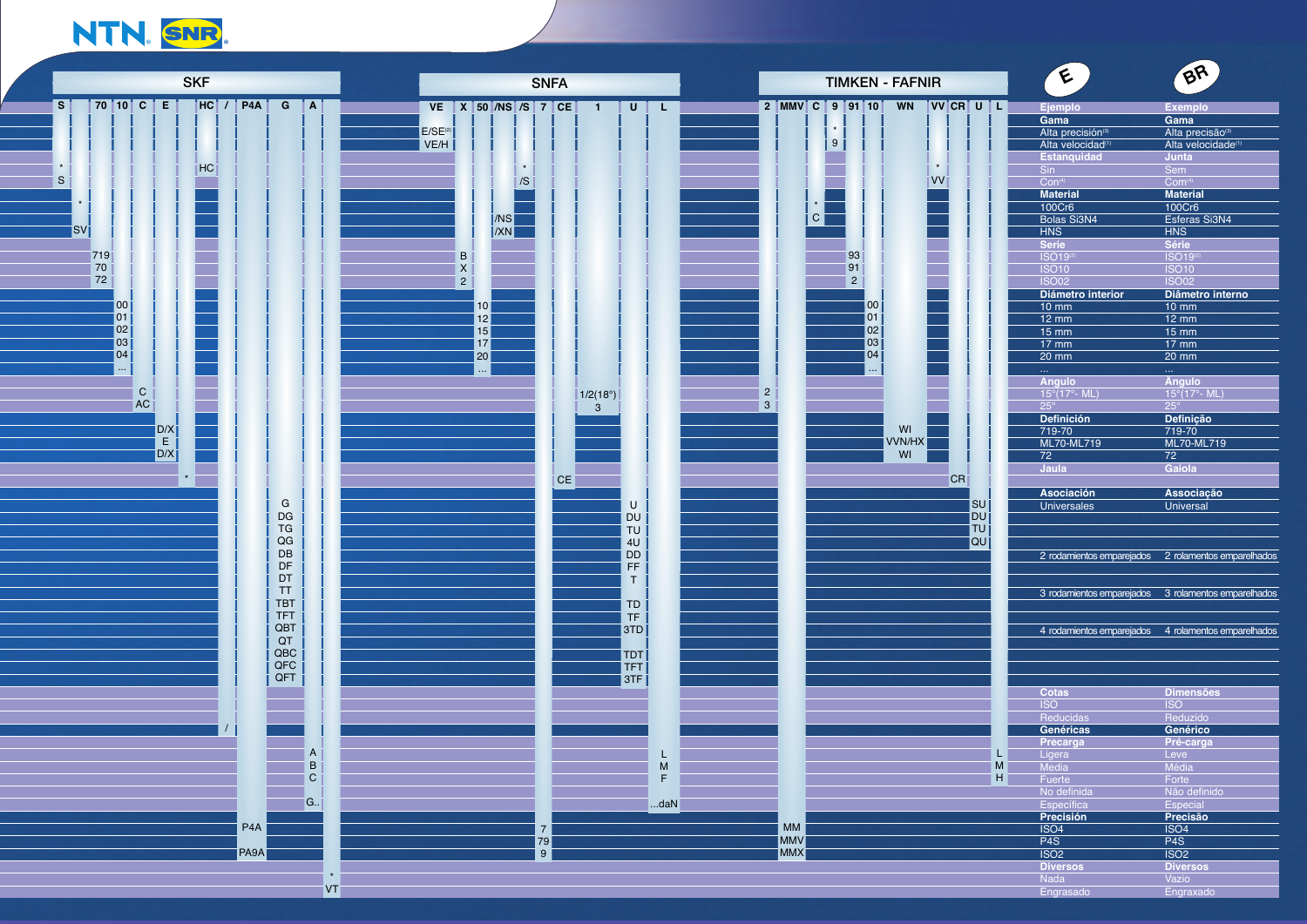### **ULTAGE BY NTN MACHLINE BY SNR**





### **Grande vitesse : HSE**



**Ultra grande vitesse : HSF**



**Ultra grande vitesse : HSR**



**Étanche**



## **GB**

- **(1) Standard range**
- **(2) High speed: HSE (3) Ultra high speed: HSF**
- **(4) Ultra high speed: HSR**
- **(5) Sealed**
- 
- **(6) Others bearings**

## **D**

- **(1) Standardlager**
- **(2) Hohe Drehzahlen: HSE**
- **(3) Äußerst hohe Drehzahlen: HSF**
- **(4) Äußerst hohe Drehzahlen: HSR**
- **(5) Abgedichtete (6) Andere Wälzlager**
- 



- **(1) Gamma Standard**
- **(2) Alta velocità: HSE**
- **(3) Altissima velocità: HSF**
- **(4) Altissima velocità: : HSR**
- **(5) Tenuta stagna (6) Altri cuscinetti**



- **(1) Gama estándar**
- **(2) Alta velocidad**
- **(3) Muy alta velocidad: HSF**
- **(4) Muy alta velocidad: HSR (5) Estanco**
- **(6) Otros rodamientos**



- **(1) Linha padrão**
- **(2) Alta velocidade: HSE**
- **(3) Velocidade ultra rápida: HSF**
- **(4) Velocidade ultra rápida: HSR**
- **(5) Vedado**
- **(6) Outros rolamentos**



**Haute précision : Standard**



**ML : Haute vitesse**



**3.**

### **CH : Hybride**







**Ecrous de précision auto-bloquant**

- **(1) High precision Standard**
- **(2) ML: High speed (3) CH: Hybrid**
- **(4) MLE: Sealed**
- **(5) N: HNS**
- 
- **(6) Self-locking precision nuts**

### **I**

**GB**

- **(1) Standard alta precisione**
- **(2) alta velocità (3) CH: ibrido**
- **(4) MLE: alta velocità tenuta stagna**
- **(5) N: HNS**
- 
- 

### **BR**

- **(1) Alta precisão Padrão**
- **(2) ML: Alta velocidade**
- **(3) CH: Híbrido**
- **(4) MLE: Vedado**
- **(5) N: HNS**
- **(6) Porcas de precisão auto-bloqueio**





- **(1) Hochpräzision: Standardlager**
- **(2) ML: Hohe Drehzahlen**
- **(3) CH: Hybridausfu**̈**hrung**
- **(4) MLE: Abgedichtete Ausfu**̈**hung**
- **(5) N: HNS**
- **(6) Selbstblockierende Präzisionsmuttern**

### **E**

- **(1) Gama estándar**
- **(2) ML: Alta velocidad**
- **(3) CH: Híbrido**
- **(4) MLE: Estanco**
- **(5) N: HNS**
- **(6) Tuercas de precisión auto-blocantes (6) Ghiere autobloccanti di precisione**